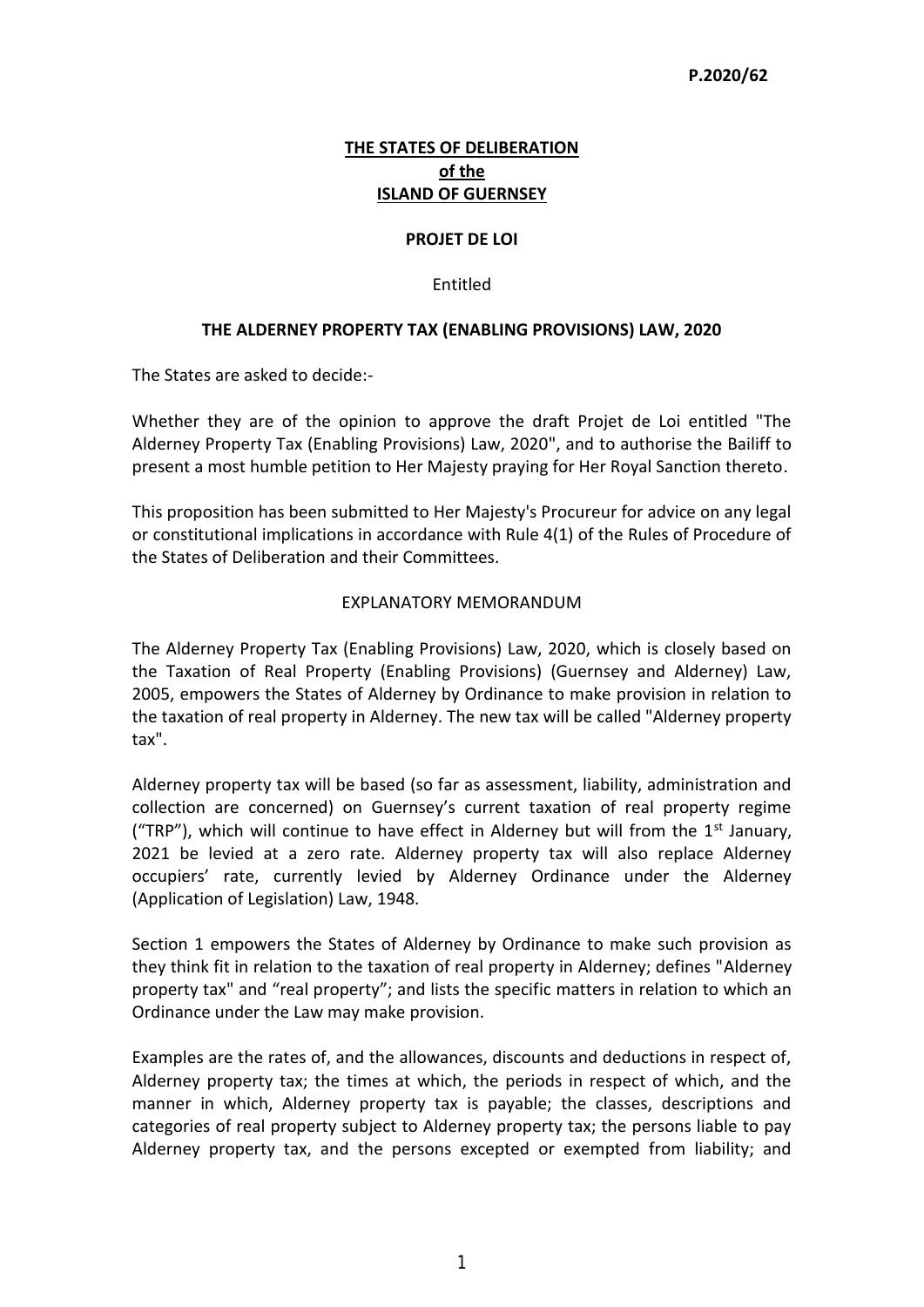appeals in relation to the calculation, assessment and levying of Alderney property tax and the valuation, measurement, assessment and categorisation of real property.

Section 2 contains the standard general provisions and powers as to the making, amendment and repeal of Ordinances.

Section 3 lists specific enactments which may be amended by an Ordinance, including the Alderney (Application of Legislation) Law, 1948 and any enactment which refers to Alderney occupiers' rate and TRP.

Sections 4 and 5 deal respectively with interpretation and citation.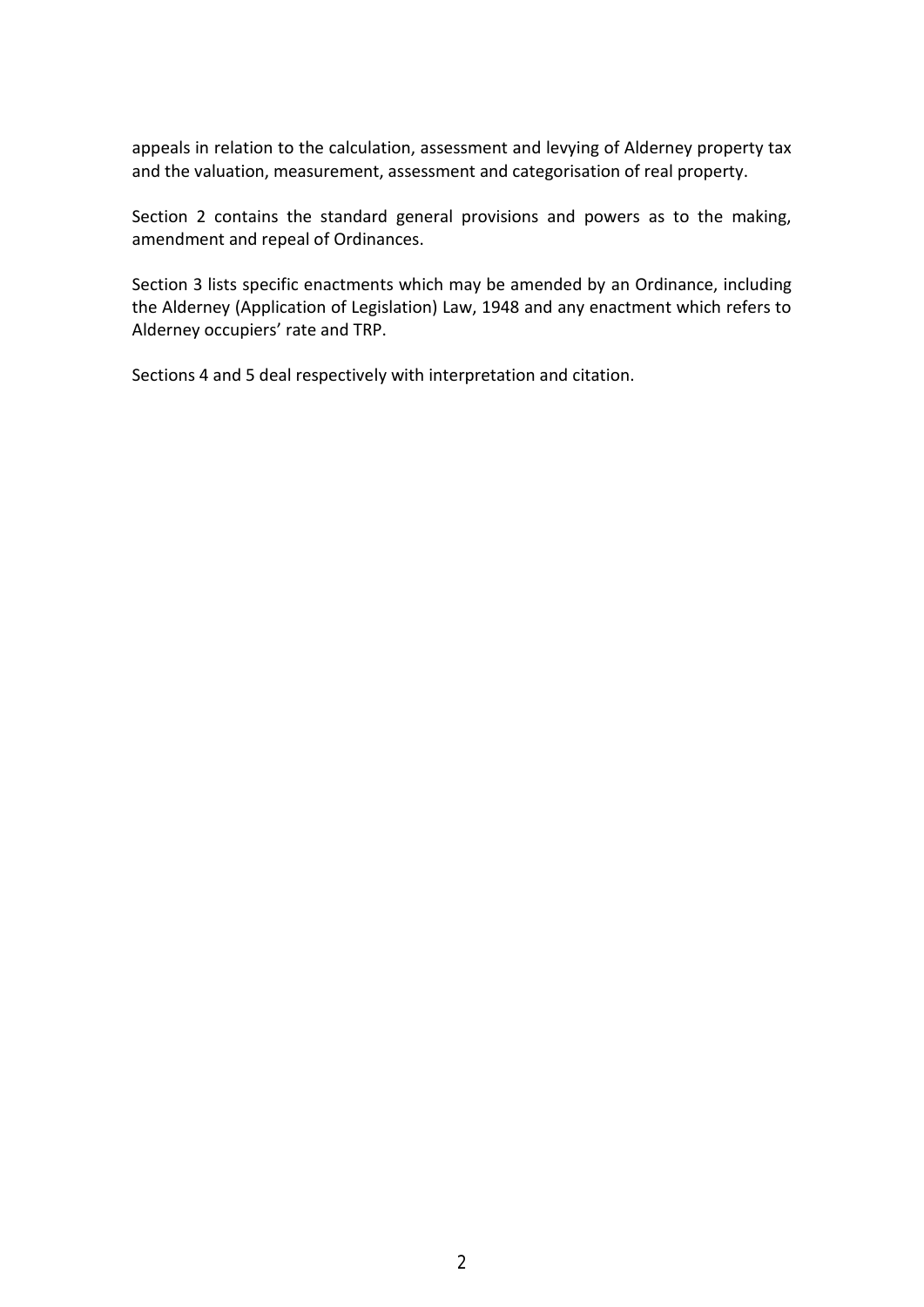# PROJET DE LOI

## ENTITLED

# **The Alderney Property Tax (Enabling Provisions) Law, 2020**

THE STATES, in pursuance of their Resolution of the 28<sup>th</sup> February, 2019<sup>a</sup>, have approved the following provisions which, subject to the Sanction of Her Most Excellent Majesty in Council, shall have force of law in the Islands of Guernsey and Alderney.

# **Power to make Ordinances as to taxation of real property.**

 **1.** (1) The States of Alderney may by Ordinance make such provision as they think fit in relation to the taxation of real property in Alderney.

(2) In this Law -

"**Alderney property tax**" means any tax levied in respect of real property in Alderney under an Ordinance made under this Law,

"**real property**" means -

(a) land, buildings and other property in Alderney constituting immovable property under the law of

**a**

Article VIII of Billet d'État No. III of 2019.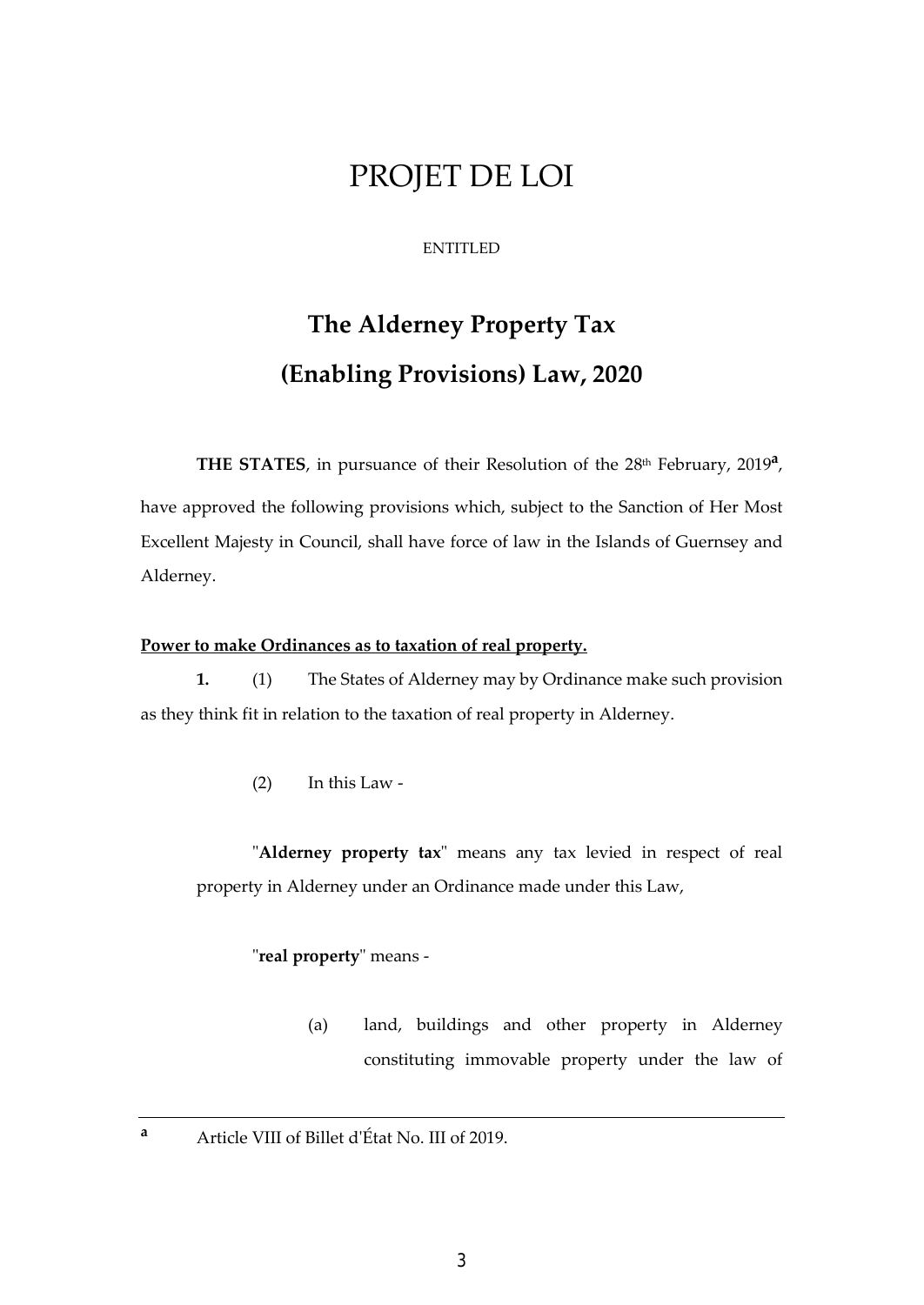Alderney, and

(b) any other class or description of property in Alderney prescribed by Ordinance of the States of Alderney.

 (3) Without prejudice to the generality of subsection (1), an Ordinance under this Law may make provision as to the following matters -

- (a) the rates of, and the allowances, discounts and deductions in respect of, Alderney property tax,
- (b) the times at which, the periods in respect of which, and the manner in which, Alderney property tax is payable,
- (c) the classes, descriptions and categories of real property subject to Alderney property tax,
- (d) the persons liable to pay Alderney property tax, and the persons excepted or exempted from liability,
- (e) the basis on which and the manner in which
	- (i) real property is to be valued, measured and assessed for the purposes of Alderney property tax, and
	- (ii) Alderney property tax is to be calculated, assessed and levied,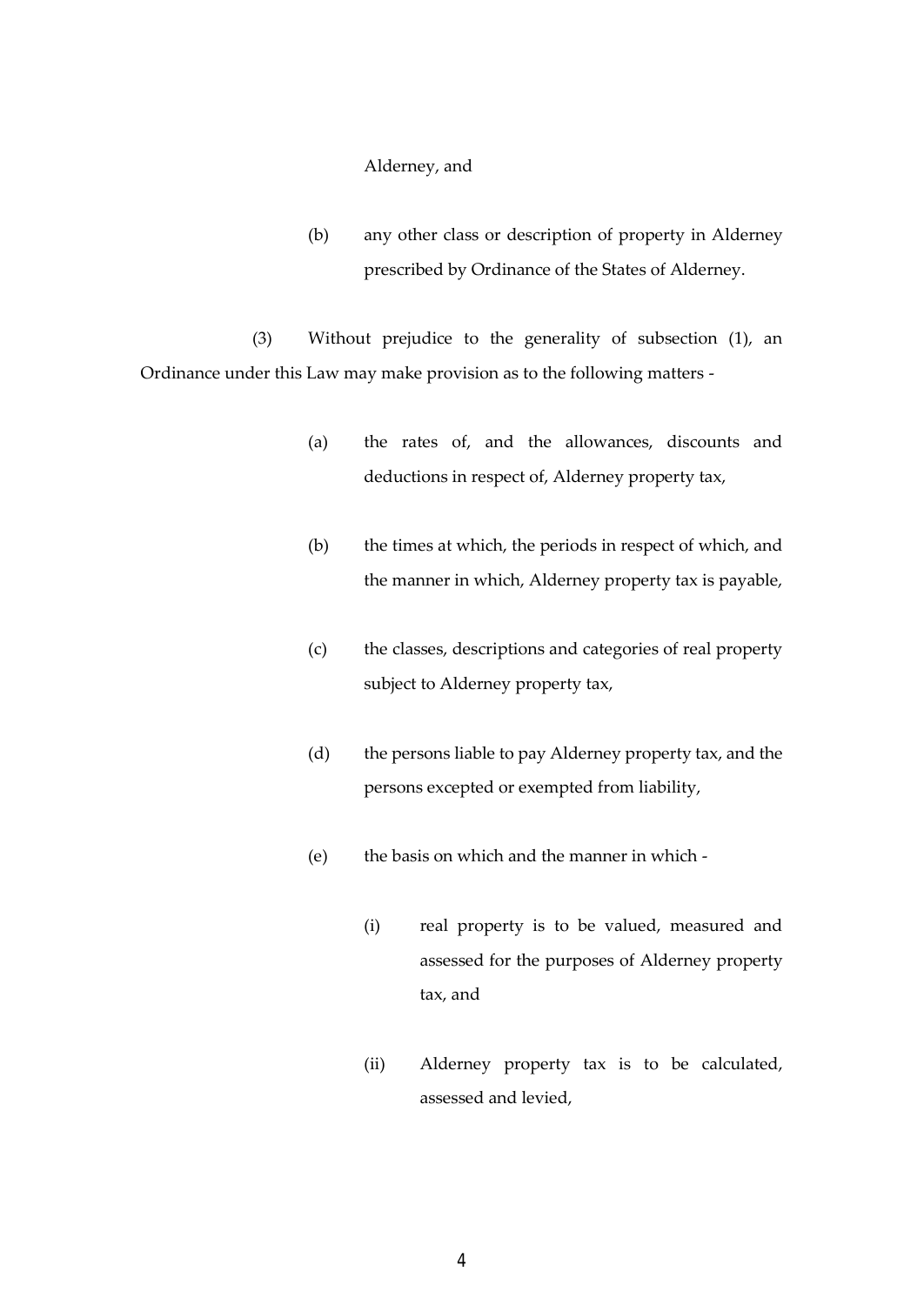- (f) the rate of Alderney property tax in respect of any class, description or category of real property,
- (g) the imposition of an enhanced rate or default rate of Alderney property tax in the event of non-compliance with any prescribed requirement,
- (h) the administration, payment, collection and recovery of Alderney property tax and the enforcement of liabilities to pay it,
- (i) the levying of interest and penalties in the event of the non-payment of Alderney property tax,
- (j) powers of entry for the purpose of valuing, measuring, assessing and categorising real property,
- (k) the preparation and maintenance of records and registers of real property in Alderney (which may, without limitation, be in addition to or in replacement of the Cadastre), and the funding of the costs of preparation and maintenance,
- (l) the information to be entered on those records and registers,
- (m) the public inspection and evidencing of those records and registers and the information in them,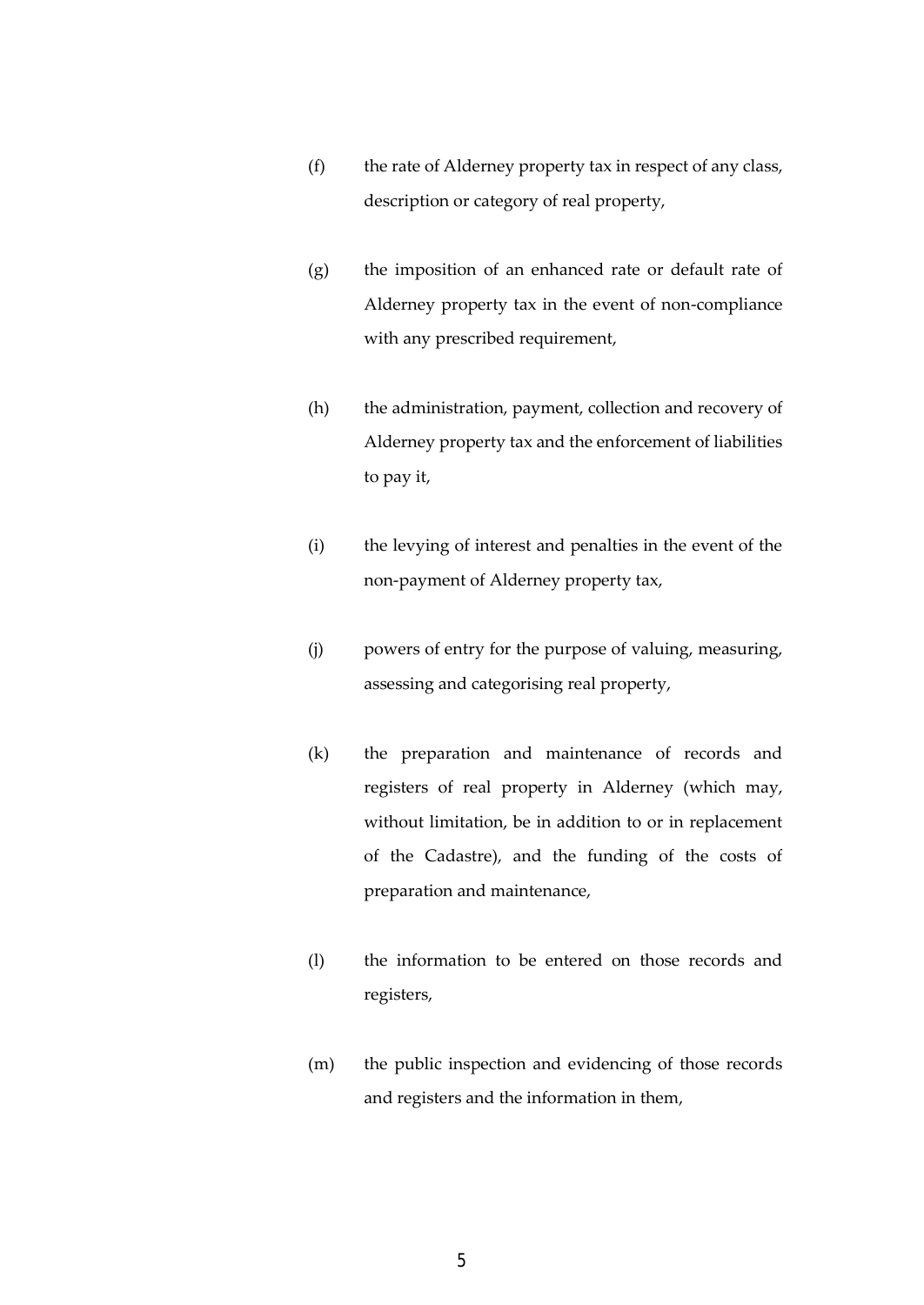- (n) the exchange between committees of the States of Alderney and the States of Guernsey and other public authorities of the Islands of information in respect of Alderney property tax and real property in Alderney,
- (o) the making of declarations and notifications, and the obtaining and exchanging of information, in respect of-
	- (i) real property and the class, description or category into which any real property falls, and
	- (ii) the persons who own, or have any other prescribed interest in, real property, including (without limitation), where those persons are bodies corporate, the ownership and control of the bodies corporate and the shareholdings in them,
- (p) the confidentiality of information,
- (q) the making of assessments to Alderney property tax and the preparation of statements of account,
- (r) appeals in relation to the calculation, assessment and levying of Alderney property tax and the valuation, measurement, assessment and categorisation of real property, including the forum and grounds of such appeals and the parties thereto,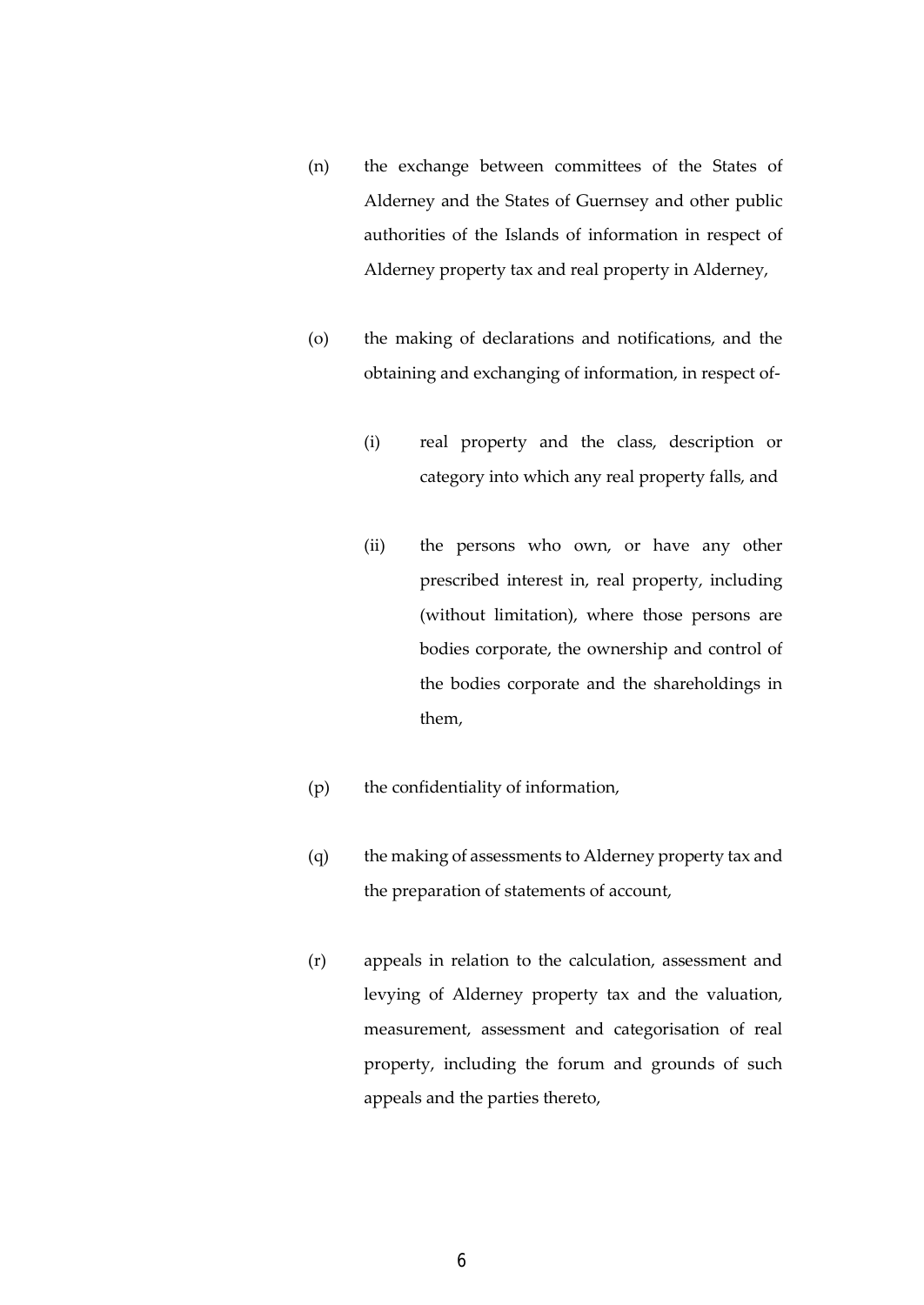- (s) the establishment of a tribunal to deal with such appeals and a panel of persons from whom the members of the tribunal are to be drawn,
- (t) the jurisdiction and powers of the courts of Alderney, and the constitution and procedure of those courts, in relation to such appeals,
- (u) the imposition of time limits and other restrictions subject to which -
	- (i) any claim for the payment or repayment of Alderney property tax, and
	- (ii) any other proceedings in respect of the administration and enforcement of Alderney property tax,

must be made or instituted,

- (v) the cancellation of liability to any description of tax or charge due under an enactment repealed, amended, modified or disapplied by an Ordinance under this Law,
- (w) anti-avoidance measures,
- (x) the charging or securing on real property of claims for unpaid Alderney property tax and penalties and interest in respect thereof, the priority to be given to

7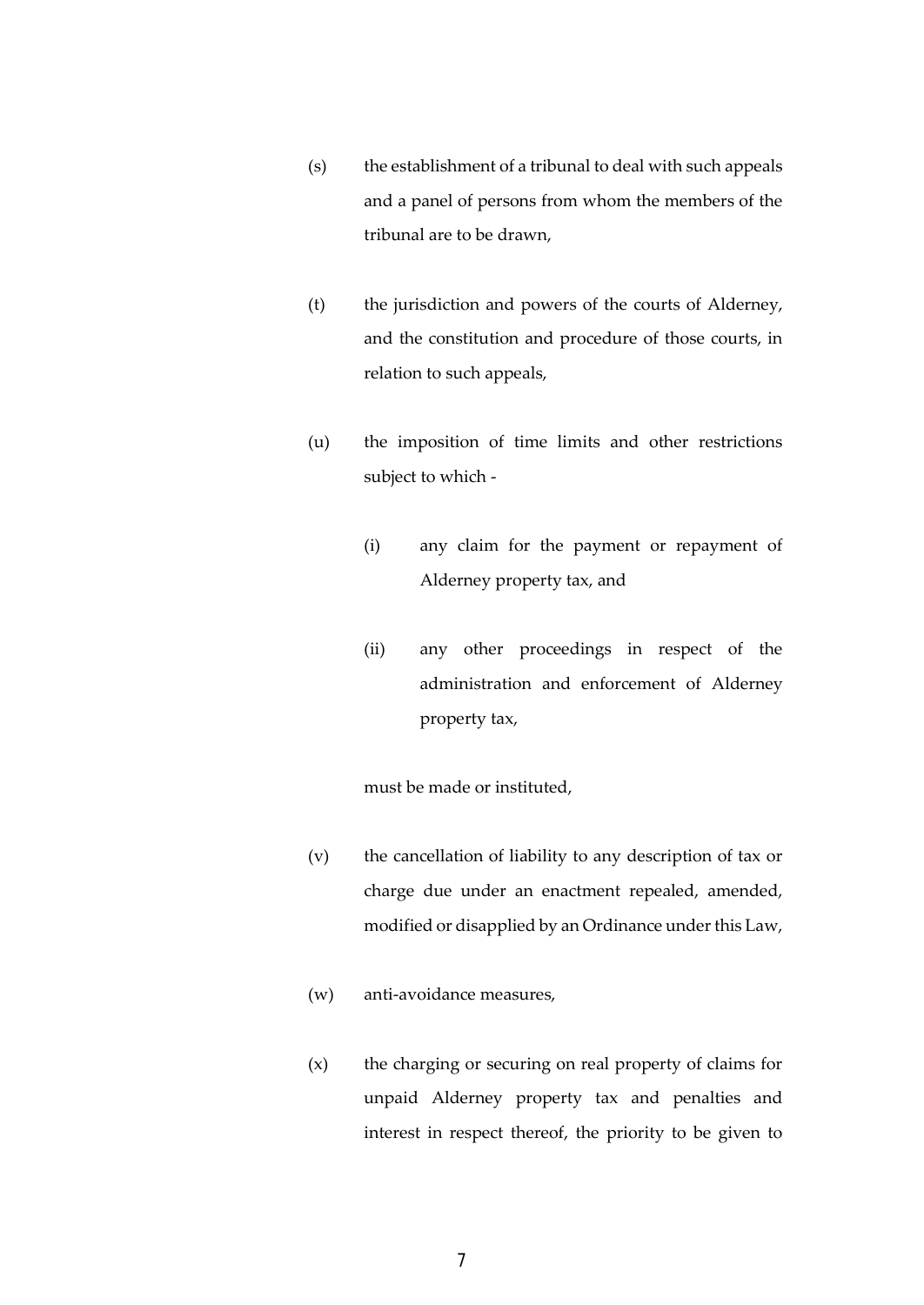such claims, and the payment of such claims in preference to other debts and claims,

- (y) the service of notices,
- (z) the meaning of the expressions "Alderney property tax", "real property" and "the taxation of real property" in this Law.

# **General provisions as to Ordinances.**

- **2.** (1) An Ordinance under this Law
	- (a) may be amended or repealed by a subsequent Ordinance hereunder, and
	- (b) may contain such consequential, incidental, supplementary, savings, transitional and other ancillary provisions as the States of Alderney think fit.

 (2) Any power conferred by this Law to make an Ordinance may be exercised -

- (a) in relation to all cases to which the power extends, or in relation to all those cases subject to specified exceptions, or in relation to any specified cases or classes of cases,
- (b) so as to make, as respects the cases in relation to which it is exercised -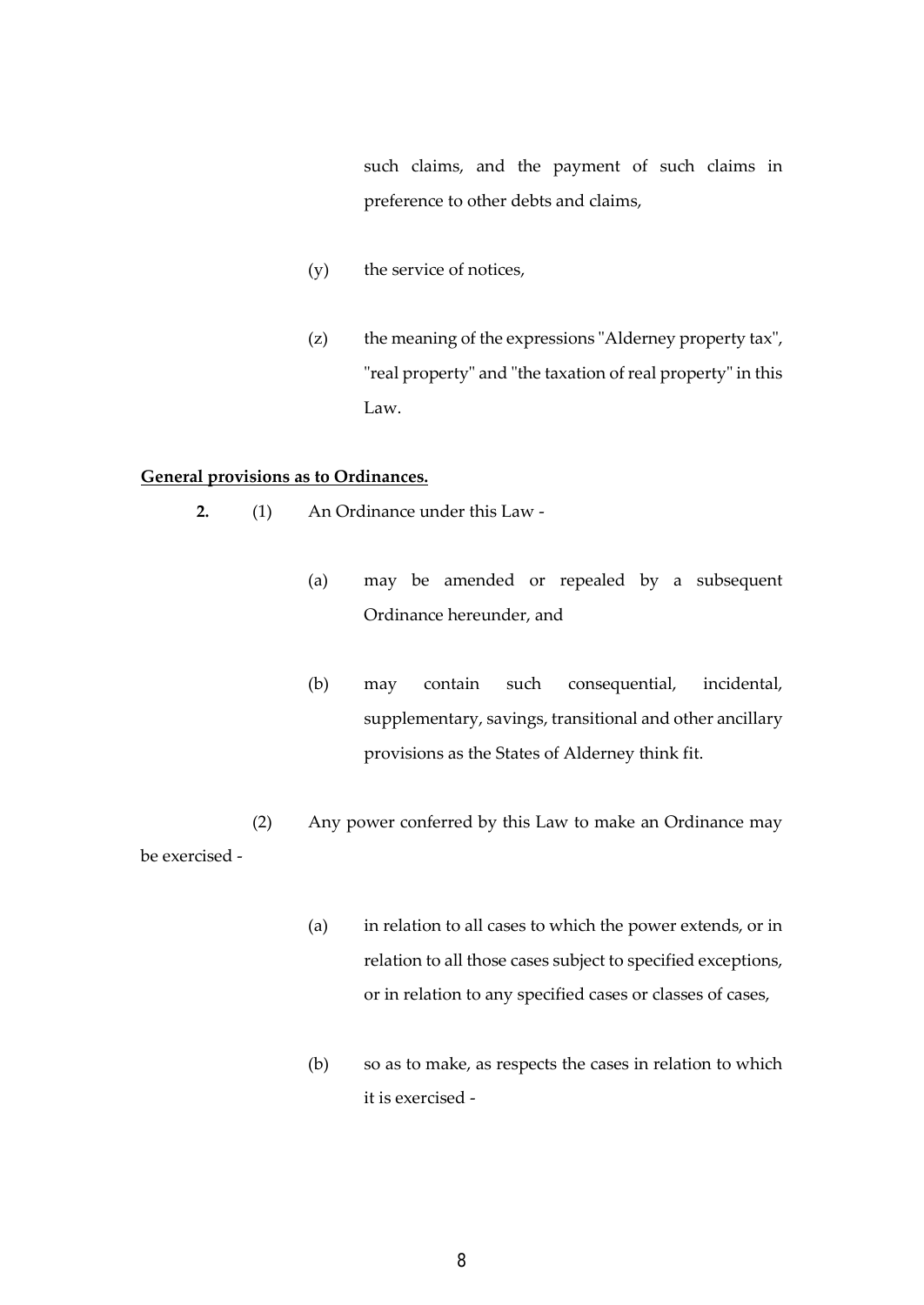- (i) the full provision to which the power extends, or any lesser provision (whether by way of exception or otherwise),
- (ii) the same provision for all cases, or different provision for different cases or classes of cases, or different provision for the same case or class of case for different purposes,
- (iii) any such provision either unconditionally or subject to any prescribed conditions,
- (iv) different provision for different classes, descriptions and categories of real property.

 (3) Without prejudice to the generality of the foregoing provisions of this Law, an Ordinance under this Law -

- (a) may make provision in relation to the creation, summary trial and punishment of offences in respect of contraventions of the Ordinance and as to the creation of new duties, obligations, liabilities, remedies, penalties, sanctions and other consequences (but subject to the provisions of subsection (4)),
- (b) may make provision for the purpose of dealing with matters arising out of or related to the taxation of real property,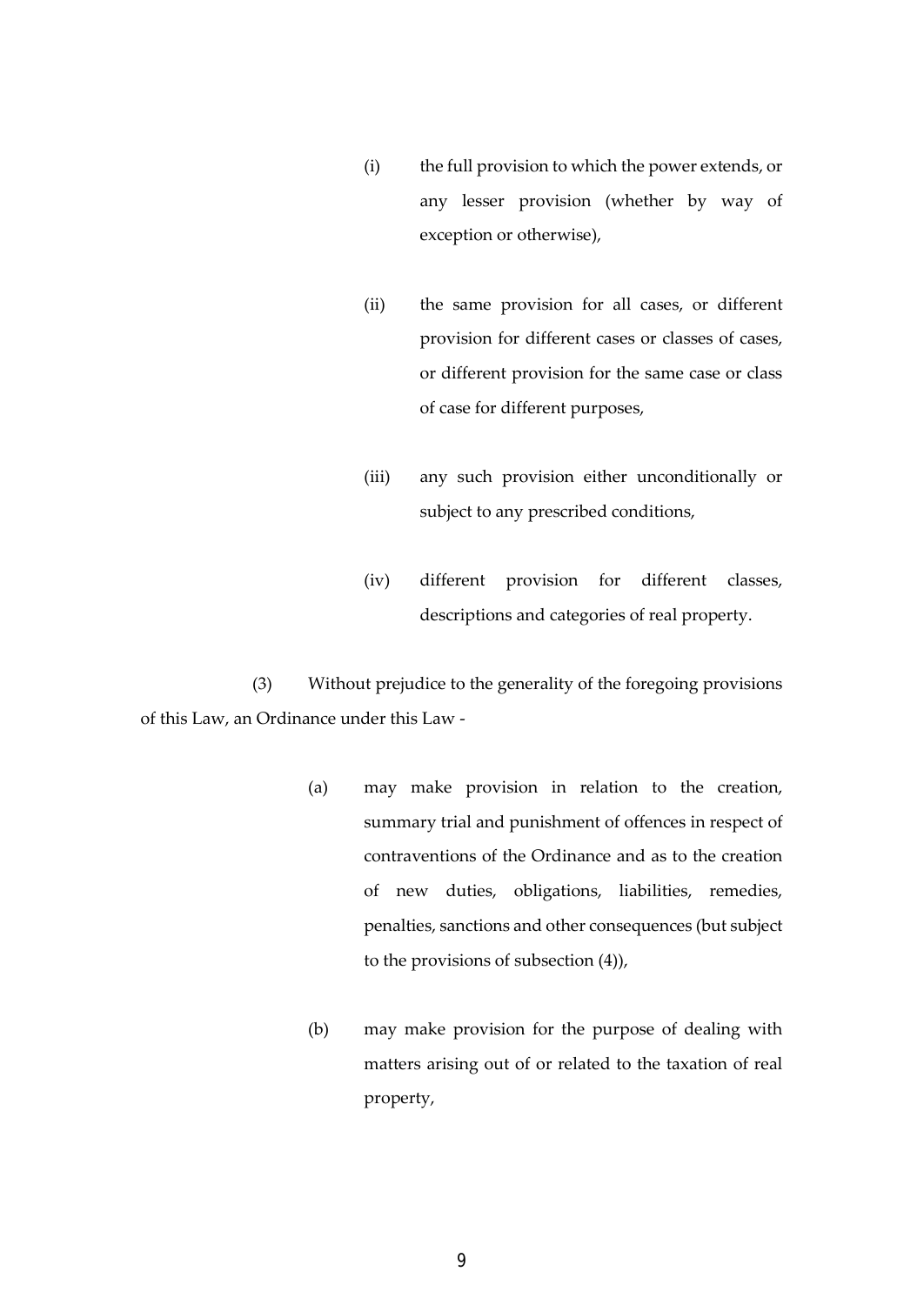- (c) may make provision under the powers conferred by this Law notwithstanding the provisions of any enactment for the time being in force,
- (d) may empower any committee, and any other body (including, without limitation, the Court of Alderney), to make rules or regulations, whether as to matters in relation to which an Ordinance can be made under this Law or otherwise,
- (e) may empower the States of Alderney to pass resolutions specifying or prescribing matters described in paragraph (d),
- (f) without prejudice to the generality of the foregoing, may make any such provision of any such extent as might be made by Projet de Loi (including, without limitation, provision repealing, replacing, amending, extending, adapting, modifying or disapplying any enactment or rule of law, including customary or common law), but may not provide that a person is to be guilty of an offence as a result of any retrospective effect of the Ordinance.
- (4) No Ordinance of the States of Alderney under this Law
	- (a) may specify a penalty in respect of an offence triable summarily which exceeds -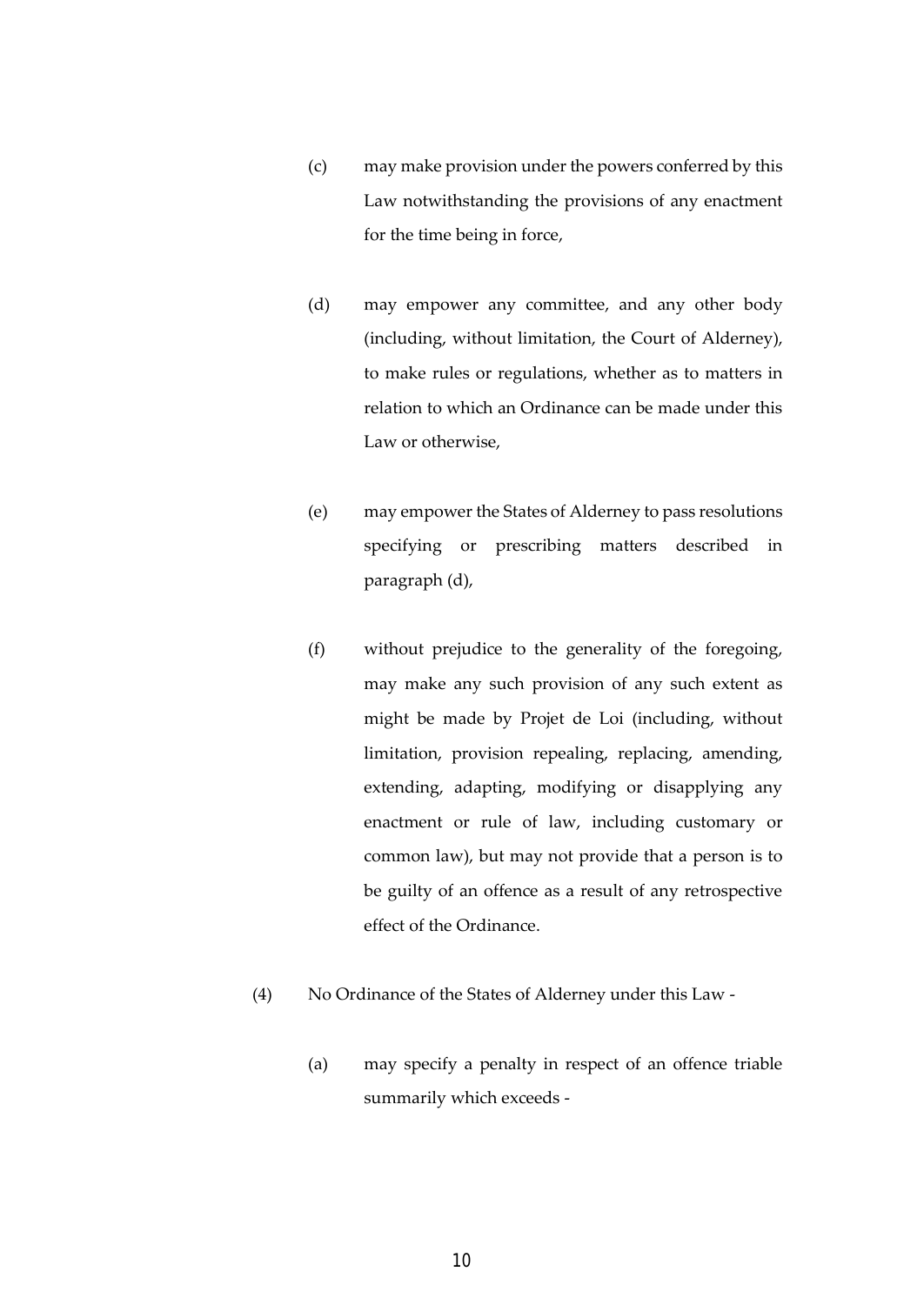- (i) the maximum penalty specified by the Taxation of Real Property (Guernsey and Alderney) Ordinance, 2007 in respect of a corresponding offence when tried summarily in Guernsey, or
- (ii) the limits of jurisdiction for the time being imposed on the Court of Alderney by section 13 of the Government of Alderney Law, 2004,

whichever is greater, or

(b) shall increase the limits of jurisdiction for the time being imposed upon the Court of Alderney by section 13 of the Government of Alderney Law, 2004.

#### **Specific enactments which may be amended, etc.**

 **3.** Without prejudice to the generality of the powers conferred by this Law, an Ordinance under this Law may repeal, replace, amend, adapt, modify or disapply any of the following enactments so far as they have effect in Alderney -

- (a) the Cadastre Law, 1947**<sup>b</sup>** ,
	- (b) the Alderney (Application of Legislation) Law, 1948**<sup>c</sup>** ,

**<sup>b</sup>** Ordres en Conseil Vol. XIII, pp. 78 and 381; there are amendments not material to this Law.

**<sup>c</sup>** Ordres en Conseil Vol. XIII, p. 448; there are amendments not material to this Law.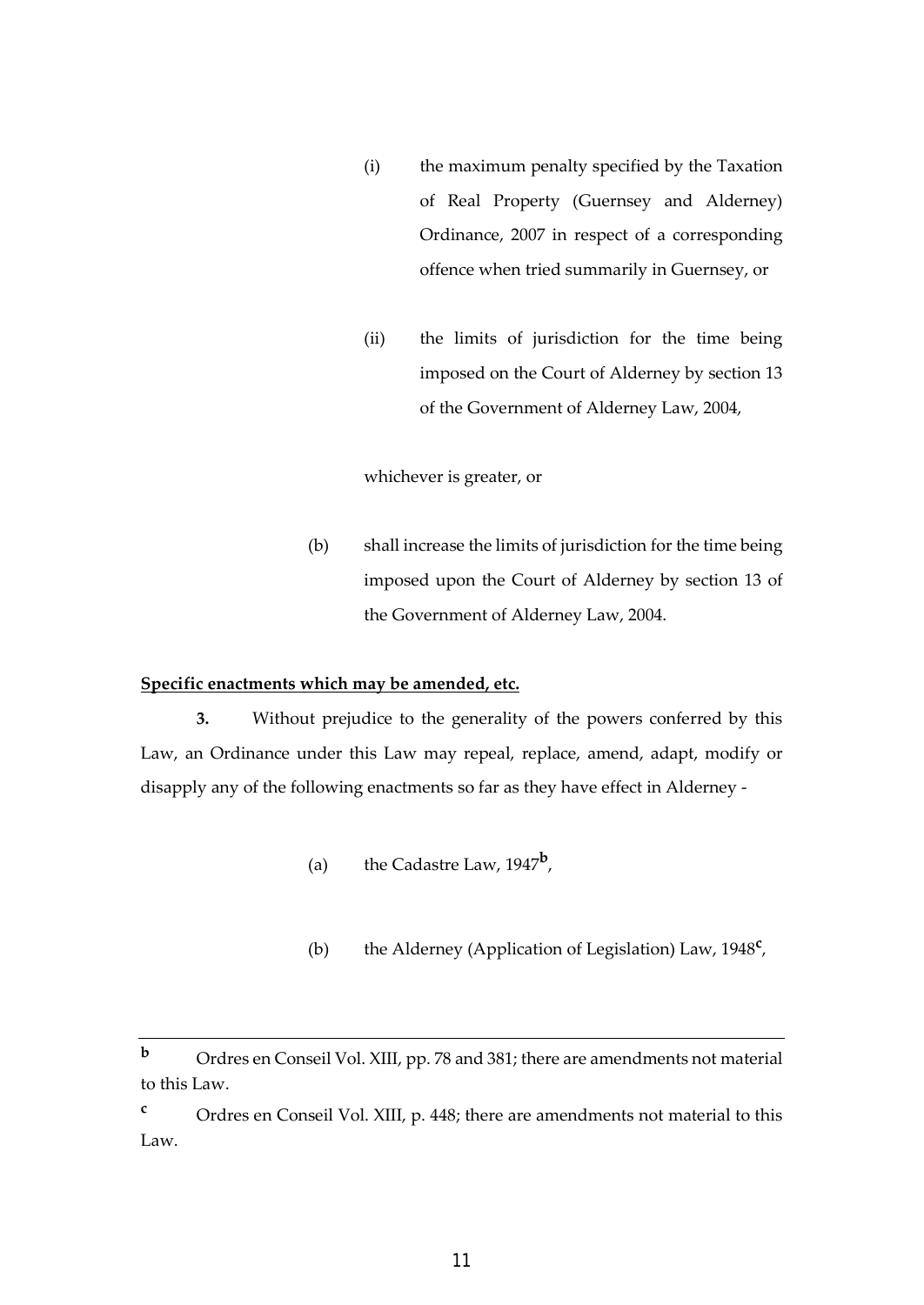- (c) the Preferred Debts (Guernsey) Law, 1983**<sup>d</sup>** ,
	- (d) the Taxation of Real Property (Enabling Provisions) (Guernsey and Alderney) Law, 2005**<sup>e</sup>** ,
	- (e) any enactment made under any of the above Laws,
	- (f) any enactment which refers to occupiers' rate, taxation of real property, annual rental value, rateable value and tax on rateable values (or any other tax or charge under an enactment repealed, replaced, amended, adapted, modified or disapplied by an Ordinance under this Law), and
	- (g) this Law.

#### **Interpretation.**

 **4.** In this Law, unless the context requires otherwise –

"**Alderney**" means the Island of Alderney,

"**Alderney property tax**" **:** see section 1(2),

"**Cadastre**" means the valuation carried out and maintained under the

**<sup>d</sup>** Ordres en Conseil Vol. XXVIII, p. 184; there are amendments not material to this Law.

**<sup>e</sup>** Order in Council No. X of 2006.